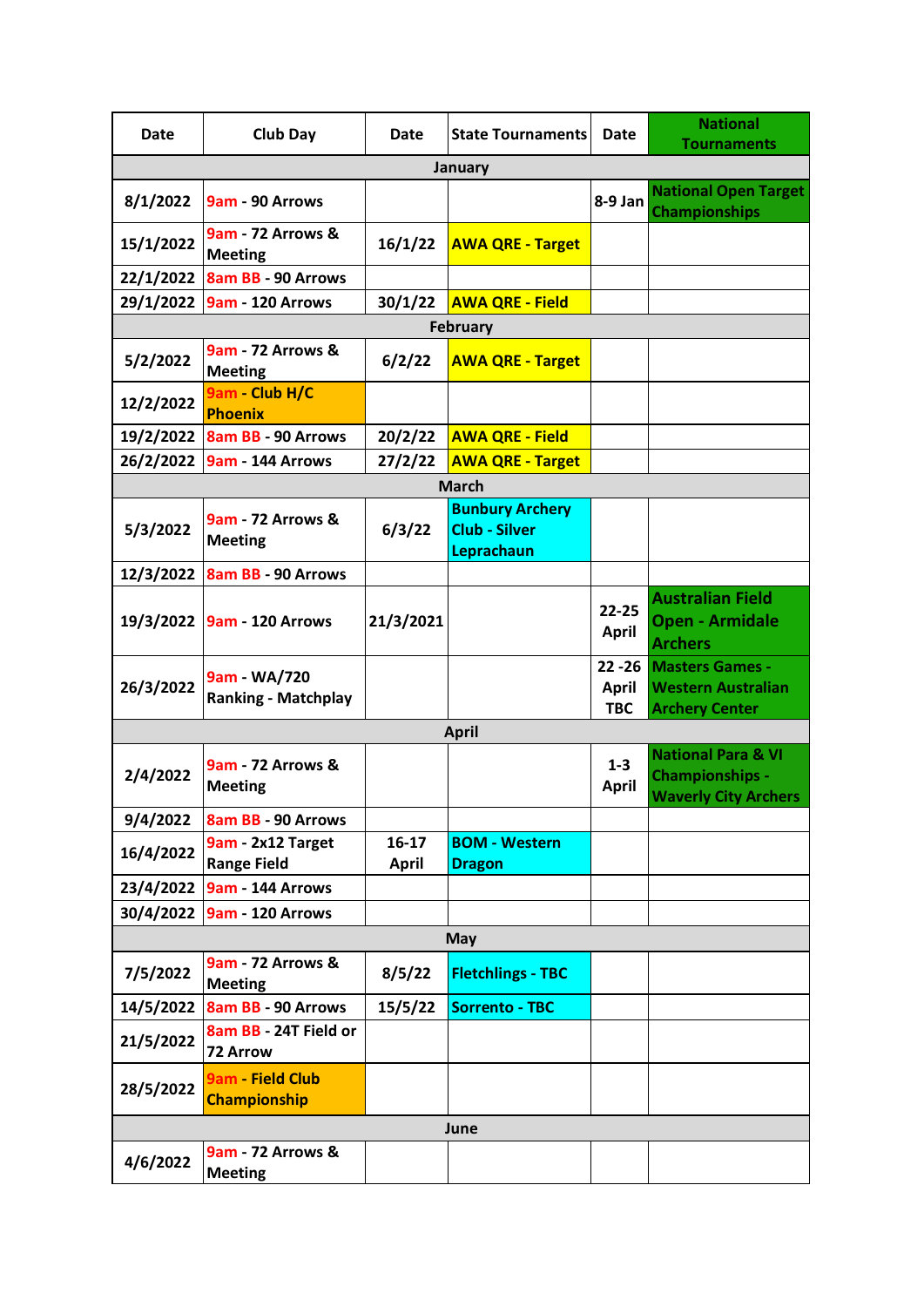|                 | 11/6/2022 8am BB - 90 Arrows                                                     | $11 - 12$<br>June | <b>AWA State Field</b><br><b>Championship</b>                  |                  |                                                                                     |  |  |
|-----------------|----------------------------------------------------------------------------------|-------------------|----------------------------------------------------------------|------------------|-------------------------------------------------------------------------------------|--|--|
| 18/6/2022       | 9am BB - Outdoor<br>Indoor                                                       |                   |                                                                |                  |                                                                                     |  |  |
|                 | 25/6/2022   9am - Match Play                                                     |                   |                                                                |                  |                                                                                     |  |  |
|                 |                                                                                  |                   | July                                                           |                  |                                                                                     |  |  |
| 2/7/2022        | 9am - 72 Arrows &<br><b>Meeting</b>                                              |                   |                                                                |                  |                                                                                     |  |  |
| 9/7/2022        | 9am Double<br><b>Outdoor Indoor</b>                                              | 9-10 July         | <b>AWA State Indoor</b><br><b>Championship -</b><br><b>TBC</b> | $9 - 10$<br>July | <b>National Indoor</b><br><b>Championships - TBC</b>                                |  |  |
|                 | 16/7/2022 8am BB - 90 Arrows                                                     |                   |                                                                |                  |                                                                                     |  |  |
|                 | 9am - Winter Shield<br>23/7/2022 WA 60/900 Club<br><b>Champ - "BBQ Lunch"</b>    |                   |                                                                |                  |                                                                                     |  |  |
|                 | 30/7/2022 9am - Single Clout                                                     |                   |                                                                |                  |                                                                                     |  |  |
|                 |                                                                                  |                   | <b>August</b>                                                  |                  |                                                                                     |  |  |
| 6/8/2022        | 9am - 72 Arrows &<br><b>Meeting</b>                                              |                   |                                                                |                  |                                                                                     |  |  |
| 13/8/2022       | 8am BB - 90 Arrows                                                               |                   |                                                                |                  |                                                                                     |  |  |
| 20/8/2022       | <b>9am - Double Clout</b>                                                        | 21/8/22           | <b>Grant Greenham</b><br><b>Shoot - WPA - TBC</b>              |                  |                                                                                     |  |  |
| 27/8/2022       | 9am - Clout Club<br>Championship                                                 |                   |                                                                |                  |                                                                                     |  |  |
| September       |                                                                                  |                   |                                                                |                  |                                                                                     |  |  |
| 3/9/2022        | 9am - 72 Arrows &<br><b>Meeting</b>                                              | 4/9/22            | <b>AWA State Clout</b><br><b>Championship-</b><br><b>TBC</b>   |                  |                                                                                     |  |  |
|                 | 10/9/2022   8am BB - 90 Arrows                                                   |                   |                                                                |                  |                                                                                     |  |  |
|                 | 17/9/2022 9am - 72 Arrow                                                         |                   |                                                                |                  |                                                                                     |  |  |
|                 | 24/9/2022 9am - 144 Arrows                                                       |                   |                                                                | $29/9-$<br>3/10  | <b>National Target</b><br>Championship -<br><b>Samford Valley</b><br><b>Archers</b> |  |  |
| <b>October</b>  |                                                                                  |                   |                                                                |                  |                                                                                     |  |  |
| 1/10/2022       | <b>9am - 72 Arrows &amp;</b><br><b>Meeting</b>                                   |                   |                                                                |                  |                                                                                     |  |  |
|                 | 8/10/2022 8am BB - 90 Arrows                                                     | 9/10/22           | <b>AWA State Target</b><br><b>Championship -</b><br><b>TBC</b> |                  |                                                                                     |  |  |
|                 | 15/10/2022 9am - 72 Arrows                                                       |                   |                                                                |                  |                                                                                     |  |  |
| 22/10/2022      | 9am - Match Play<br><b>Club Championship</b><br><b>Round 72 Arrow</b><br>Ranking | 23/10/22          | <b>Old Coots Shoot -</b><br><b>WPA - TBC</b>                   |                  |                                                                                     |  |  |
|                 | 29/10/2022 9am - 144 Arrows                                                      |                   |                                                                |                  |                                                                                     |  |  |
| <b>November</b> |                                                                                  |                   |                                                                |                  |                                                                                     |  |  |